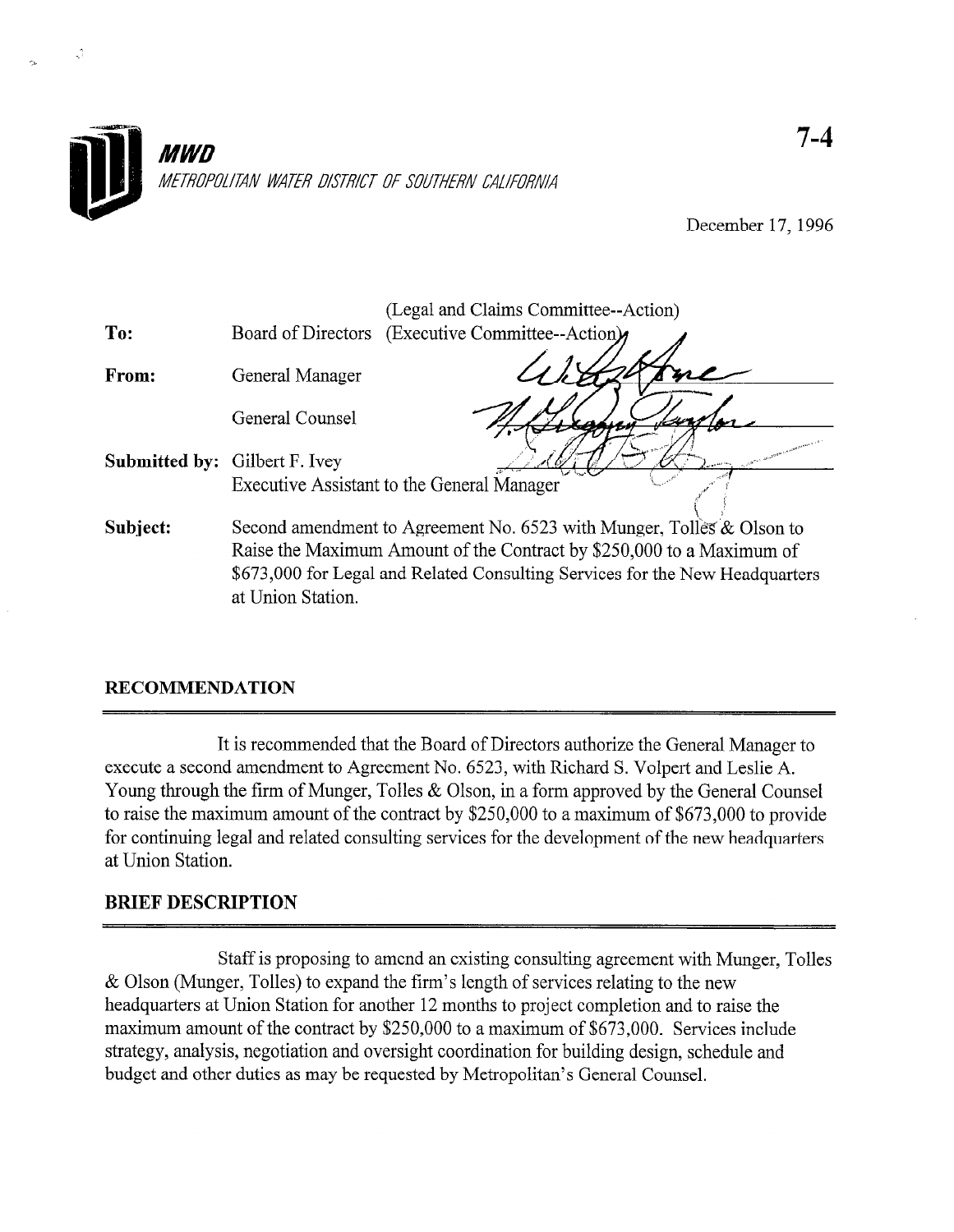| <b>Contract Type</b><br>New<br>Amended<br>⊠                 | Funding<br>Capital-Appropriation No. 15247<br>$\boxtimes$<br>O & M                             | <b>Type of Competition</b><br>RFQ.<br>RFP NO.<br>Informal RFP<br>⊠<br>Other Competition |
|-------------------------------------------------------------|------------------------------------------------------------------------------------------------|-----------------------------------------------------------------------------------------|
| <b>Contract Form</b><br>Lease<br>Professional Services<br>X | <b>Budget Status</b><br>FY 96-97 Amount \$545,000<br>⊠<br>Out-Year 95-96 Amount \$363,000<br>С | Sole Source                                                                             |

# PURPOSE/BACKGROUND

The law firm of Skadden, Arps, Slater, Meagher & Flom (Skadden, Arps) was originally retained in January 1994 to assist with the evaluation of sites, and with the negotiation of terms related to a new permanent headquarters site. The initial consulting agreement was for \$130,000. In October 1994, the Board of Directors approved a second and separate consulting agreement with Skadden, Arps for an additional \$360,000.

In August 1995, the main Skadden, Arps staff who assisted on the project, Richard S. Volpert, Partner, and Leslie A. Young, Real Estate Specialist, joined the firm of Munder S. Volpert, Tarther, and Lesne A. Toung, it each estate specialist, Johned the firm of Munger, Tolles. At that time, the second agreement was terminated with Skadden, Arps and a new agreement was entered into with Munger, Tolles to provide for the continuing services of Mr. Volpert and Ms. Young. The services encompass strategy, analysis, negotiation and oversight coordination for building design, schedule, budget for the new headquarters at Union Station, oversight of quality assurance, and such other duties as may be requested by Metropolitan's General Counsel.

In August 1996, the Munger, Tolles agreement was amended to increase the maximum amount payable to \$423,000 and lengthen the term through January 31, 1997. Staff has made a determination of the needed scope of services through January 31, 1998. Staff is proposing to expand this agreement amount by \$250,000 for a total maximum amount payable of \$673,000. The proposed increase would compensate Munger, Tolles for services during the January 31, 1997 to January 31, 1998 time period. The proposed scope of services includes, in addition to those previously mentioned, coordinating of construction and design tasks; monitoring budget and schedule; reviewing contracts; steering to resolution potential conflicts; representing Metropolitan at appropriate meetings; overseeing contractors, architects, and other consultants; and performing other duties as requested by Metropolitan.